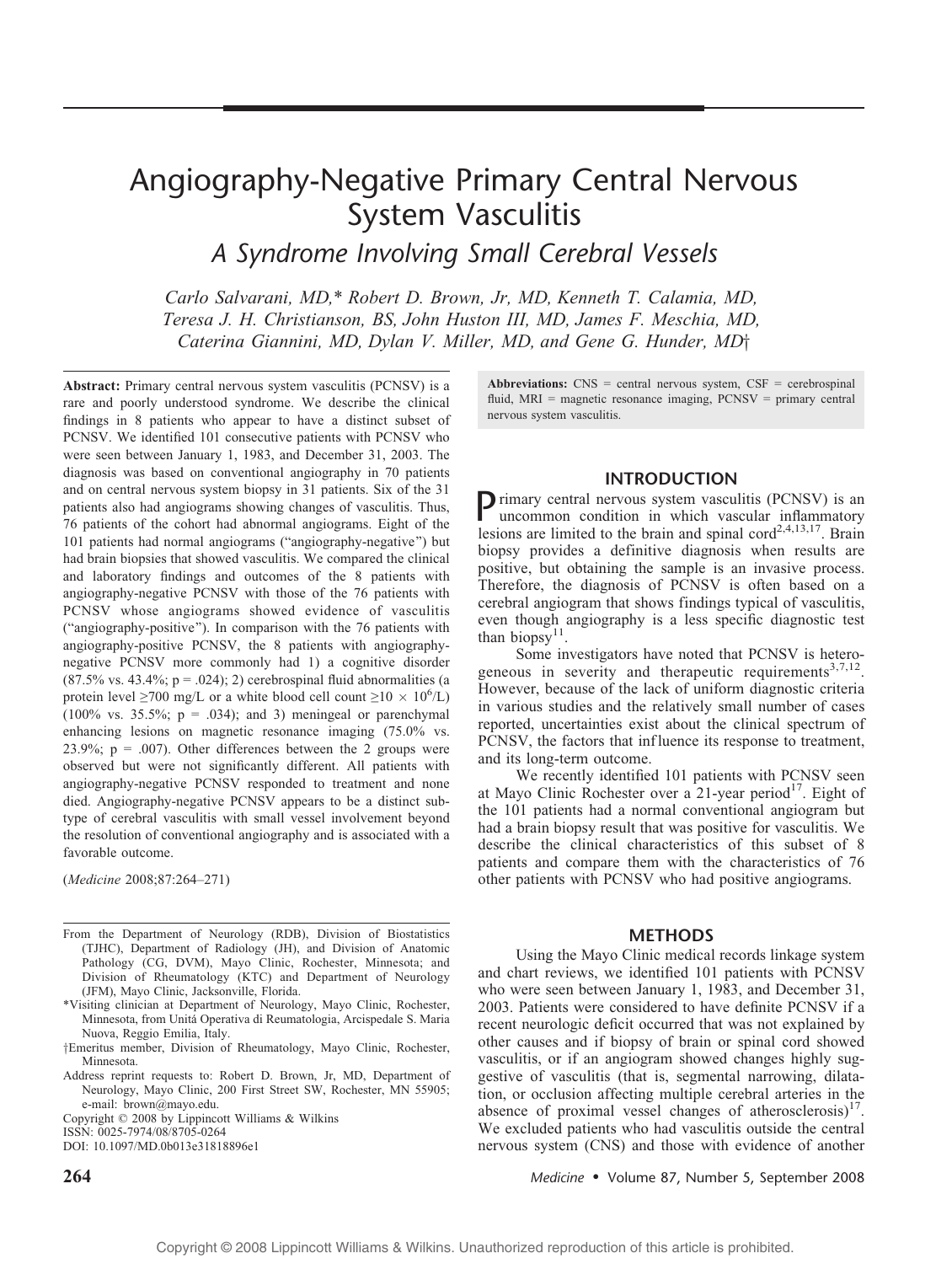disease that might explain the findings, such as systemic lupus erythematosus or an underlying infection.

A standard data collection form was completed for all 101 cases. It included comprehensive information about clinical findings at presentation and during follow-up, laboratory investigations, results of CNS biopsy or autopsy, response to treatment, follow-up functional status, and cause of death. To assess treatment, we used the treating physician's global opinion about the patient's response to therapy.

The modified Rankin Scale was used to evaluate functional status at presentation and at the latest visit<sup>19</sup>. A standardized and commonly used scale, it measures disability or dependence in activities of daily living in stroke victims. The scale consists of 7 scores: 0 corresponds to no signs or symptoms; 1, no significant disability, despite symptoms; 2, slight disability; 3, moderate disability; 4, moderately severe disability; 5, severe disability; and 6, stroke death.

Vasculitis was found in 31 (63%) of 49 CNS tissue specimens taken for diagnosis. A granulomatous inflammatory histologic pattern was found in 18 patients (accompanied by vascular deposits of amyloid  $\beta$  peptide in 8), a lymphocytic pattern in 8, and an acute necrotizing pattern in 5.

Changes of vasculitis were found in 76 (90%) of 84 angiograms. Angiograms alone were used to confirm the diagnosis in 70 patients but were also positive in 6 additional patients whose brain biopsy showed vasculitis. Eight patients were observed whose angiograms were negative but who had positive findings on brain biopsy, suggesting involvement of small cerebral vessels that were below the resolution of conventional angiography. We compared clinical and laboratory findings in these 8 patients with those of the 76 patients who had angiography results that were positive for vasculitis ("angiography-positive").

### Statistical Analysis

Differences between the patients with small vessel disease and those with angiography-positive PCNSV were tested with 2-sided Wilcoxon rank sum tests for numeric characteristics and Fisher exact tests for categorical characteristics.

#### RESULTS

## Demographic and Clinical Features

The demographic characteristics and clinical symptoms of the 8 patients who had PCNSV with negative angiography results ("angiography-negative") are compared in Table 1 with those of the other 76 patients in the cohort who had angiography-positive PCNSV and are summarized individually in Table 2. Of the 8 patients, 4 were men. The median age at diagnosis was  $55.5$  years (range,  $26-75$  yr). The time from onset of symptoms to diagnosis was less than 1 month in only 1 of the 8 patients (median,  $76$  d; range,  $17-342$  d). Focal neurologic manifestations, headache, and presence of a cognitive disorder were the most common symptoms at presentation. One patient had mild left hemiparesis and 2 transient ischemic attacks. No focal cerebral manifestations occurred later in the disease course of this patient. Four patients had a rapid and dramatic cognitive decline: 1 patient had a sudden change in level of consciousness; in the other

|                                                              | Angiography-Negative PCNSV* | Angiography-Positive PCNSV* |            |
|--------------------------------------------------------------|-----------------------------|-----------------------------|------------|
| Feature                                                      | $(n = 8)$                   | $(n = 76)$                  | p<br>Value |
| Male: female ratio                                           | 4:4(50:50)                  | 29:47 (38.2:61.8)           | .706       |
| Age at diagnosis, yr                                         | $55.5(26.0-75.0)$           | $46.0(17.0-81.0)$           | .697       |
| Period from symptom onset to diagnosis, d                    | $76.0(17.0-342.0)$          | $39.0(2.0-1913.0)$          | .184       |
| Headache                                                     | 5(62.5)                     | 52 (68.4)                   | .708       |
| Cognitive disorder                                           | 7(87.5)                     | 33(43.4)                    | .024       |
| Focal manifestations                                         | 8(100)                      | 75 (98.7)                   | 1.000      |
| Intracerebral hemorrhage                                     | 0(0)                        | 6(7.9)                      | 1.000      |
| Systemic manifestations <sup>†</sup>                         | 3(37.5)                     | 9(11.8)                     | .083       |
| CSF abnormality                                              |                             |                             |            |
| Protein $\geq$ 450 mg/L or WBC $\geq$ 5 × 10 <sup>6</sup> /L | 7 $(100)^{\frac{1}{4}}$     | 35(46)                      | .096       |
| Protein $\geq 700$ mg/L or WBC $\geq 10 \times 10^6$ /L      | 7 $(100)^{\ddagger}$        | 27(36)                      | .034       |
| $ESR, \, mm/h$                                               | $5.0(1.0-110.0)$            | $10.0(1.0-107.0)$           | .481       |
| Modified Rankin Scale score at latest follow-up              |                             |                             |            |
| $0 - 3$                                                      | 8(100)                      | 60 (78.9)                   | .343       |
| $4 - 6$                                                      | 0(0)                        | 16(21.1)                    |            |
| Patients who were free of relapse or recurrence              | 4(50.0)                     | 58 (76.3)                   | .197       |

Abbreviations:  $ESR =$  erythrocyte sedimentation rate,  $WBC =$  white blood cell.

\*Categorical data are expressed as number and percentage of patients; continuous data are expressed as median and range.

<sup>†</sup>Presence of at least 1 of the following systemic manifestations: fatigue, anorexia, weight loss, fever.

<sup>‡</sup>CSF findings recorded in 7 of the 8 patients.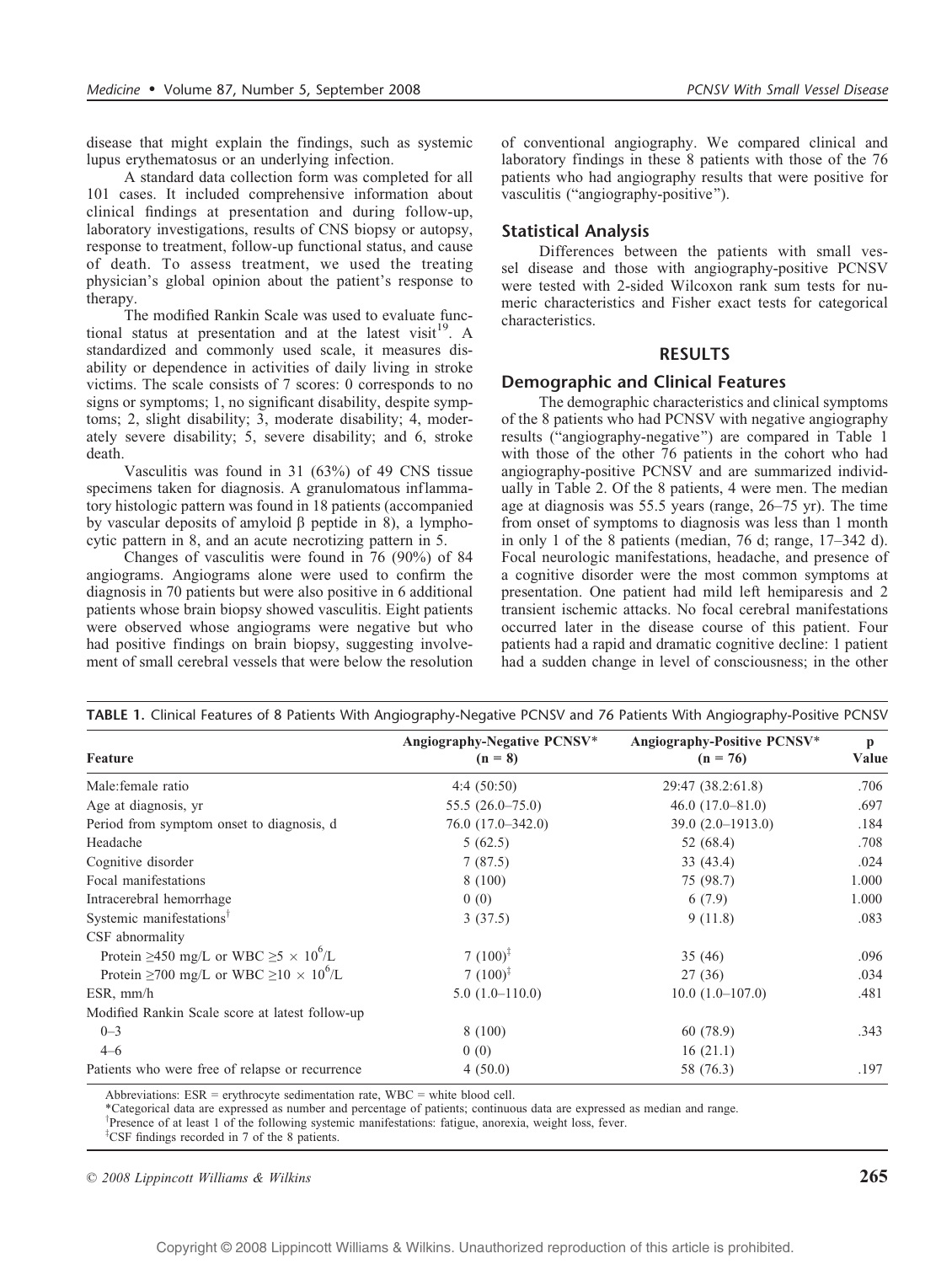| <b>Patient</b> | Age/<br><b>Sex</b><br>(yr) | <b>Clinical Characteristic</b>                                                                                                                                              | <b>Brain MRI Finding</b>                                                                                                                                                                                                                                                                                                                                                                                                                                                                                                                                                                                          | <b>Time From Onset</b><br>of Symptoms to<br><b>Diagnosis</b> |
|----------------|----------------------------|-----------------------------------------------------------------------------------------------------------------------------------------------------------------------------|-------------------------------------------------------------------------------------------------------------------------------------------------------------------------------------------------------------------------------------------------------------------------------------------------------------------------------------------------------------------------------------------------------------------------------------------------------------------------------------------------------------------------------------------------------------------------------------------------------------------|--------------------------------------------------------------|
| 1              | 51/F                       | Confusion, rapid cognitive decline, personality<br>change, mild left hemiparesis, aphasia                                                                                   | Multiple infarcts in central gray matter of both<br>cerebral hemispheres, involving<br>predominantly the heads of the caudate, as<br>well as portions of the lentiform, nucleus on<br>the left; extensive punctate and confluent<br>areas of increased T2 signal intensity in the<br>periventricular and subcortical white matter<br>tracts of both cerebral hemispheres; no<br>white matter lesion enhancement noted                                                                                                                                                                                             | $2 \text{ mo}$                                               |
| 2              | 75/M                       | Subacute dementia, personality change,<br>focal TIAs, aphasia                                                                                                               | Small subcortical infarcts; several foci of<br>nodular enhancement in the sulci or adjacent<br>cortex; sulcal effacement most prominent in<br>the left frontal lobe associated with T2<br>hyperintensity in the sulci of the left frontal,<br>bilateral posterior temporal, bilateral<br>parietal, and bilateral occipital regions on<br>FLAIR images; subtle T1 hyperintensity in<br>left frontal lobe in the sulci or adjacent<br>cortex on T1-weighted sagittal images;<br>generalized prominence of vessels within<br>these abnormal sulci in both hemispheres on<br>T1-weighted images after contrast medium | $2 \text{ mo}$                                               |
| 3              | 30/M                       | Headache, confusion                                                                                                                                                         | Gadolinium-enhancing mass in the deep white<br>matter of the right posterior frontoparietal<br>region                                                                                                                                                                                                                                                                                                                                                                                                                                                                                                             | $2 \text{ mo}$                                               |
| 4              | 31/F                       | Sudden drowsiness at onset, confusion,<br>cognitive decline, personality change<br>(behavior like a baby), fatigue, headache,<br>aphasia                                    | Diffuse decreased attenuation and increased<br>T2 signal in the white matter of both<br>cerebral hemispheres and confluent T2<br>signal abnormality extending from<br>subcortical to subependymal white matter;<br>diffuse small nodular foci of contrast<br>enhancement arranged in beadlike radial<br>strands from subependymal to subcortical<br>regions; changes more marked in frontal and<br>parietal lobes                                                                                                                                                                                                 | 5 mo                                                         |
| 5              | 63/F                       | Confusion, cognitive decline, headache, aphasia,<br>visual field defect                                                                                                     | Diffuse leptomeningeal enhancement over left<br>cerebral hemisphere and right frontal and<br>temporal regions                                                                                                                                                                                                                                                                                                                                                                                                                                                                                                     | 17d                                                          |
| 6              | 26/M                       | Ataxia, diplopia, nystagmus, fever (37.7 °C),<br>vertigo, dizziness, nausea, vomiting                                                                                       | Increased T2 signal in left midline cerebellar<br>area and brainstem; no abnormal meningeal<br>or parenchymal enhancement                                                                                                                                                                                                                                                                                                                                                                                                                                                                                         | $11.5 \text{ mo}$                                            |
| 7              | 62/F                       | Confusion, focal TIAs, headache, fatigue,<br>anorexia, weight loss                                                                                                          | Area of abnormal T2 signal in anterior right<br>centrum semiovale and extending inferiorly<br>to involve the right basal ganglia; linear<br>areas of enhancement that converge adjacent<br>to body of right lateral ventricle in T2<br>abnormality                                                                                                                                                                                                                                                                                                                                                                | 8 mo                                                         |
| 8              | 64/M                       | Confusion, rapid cognitive decline, personality<br>change, headache, ataxia<br>Abbreviations: FLAIR = fluid-attenuated inversion recovery, TIA = transient ischemic attack. | Diffuse leptomeningeal enhancement<br>involving both cerebral hemispheres and<br>cerebellum; multiple infarcts, patchy T2<br>abnormality of white matter                                                                                                                                                                                                                                                                                                                                                                                                                                                          | $1.5 \text{ mo}$                                             |

TABLE 2. Clinical Characteristics and MRI Findings at Presentation of 8 Patients With Angiography-Negative PCNSV

3 patients, the cognitive impairment was indolently progressive. Constitutional symptoms of anorexia with weight loss, fatigue, or fever, or a combination, were present in 3

patients. Symptoms related to spinal cord involvement occurred in 1 patient (Patient 3) at 19 months after symptomatic brain involvement.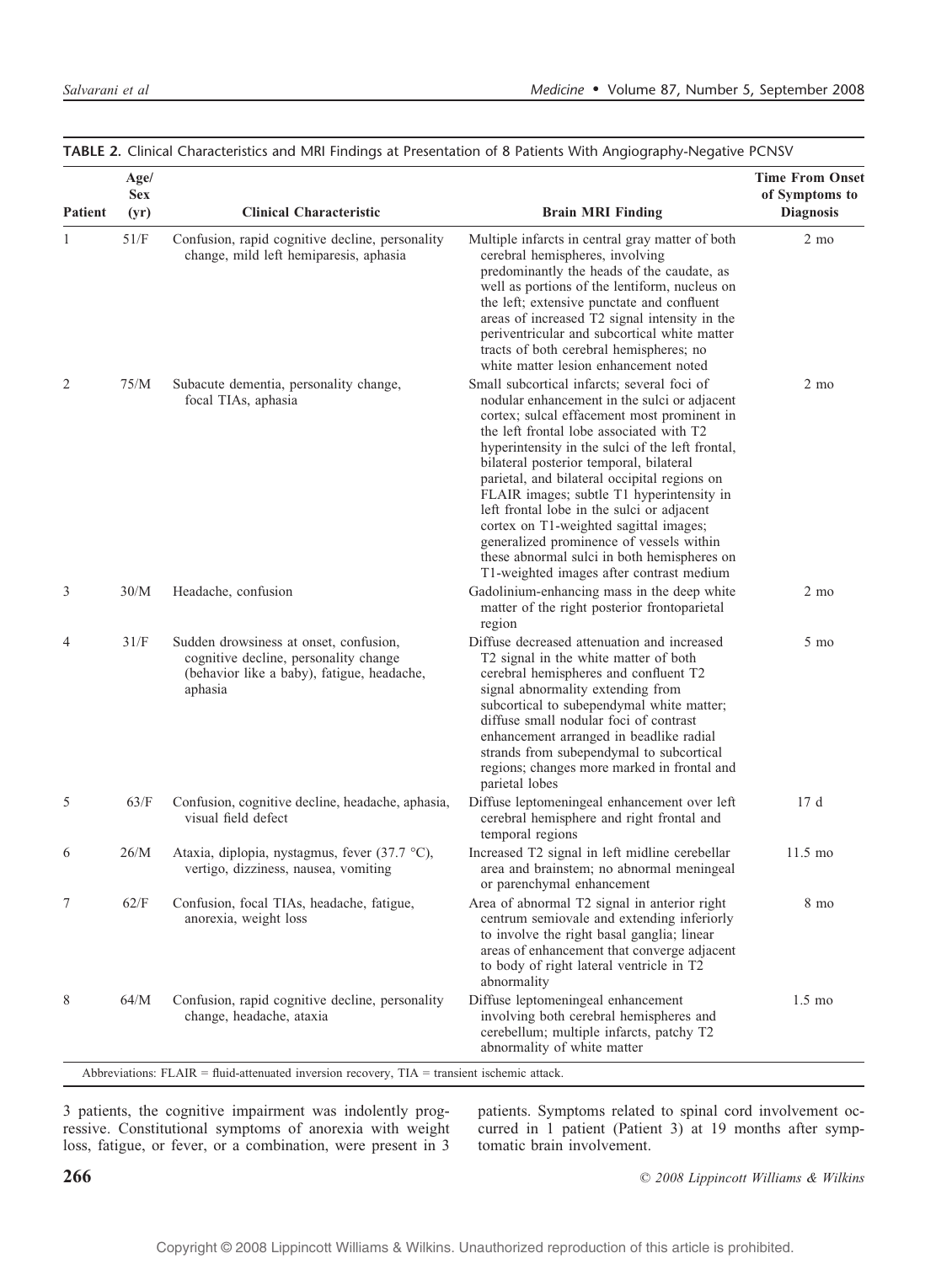Other medical disorders were noted in 3 patients, including hypothyroidism (2 patients) and Graves ophthalmopathy (1 patient).

#### Laboratory Investigations

Laboratory and pathology results at diagnosis are shown in Tables 1 and 3. The erythrocyte sedimentation rate was normal in 7 of the 8 patients (median, 5 mm/h; range, 1-110 mm/h), and cerebrospinal fluid (CSF) examination findings were abnormal in all 7 patients who had a spinal tap. All 7 had a CSF protein level that was elevated above 700 mg/L (median, 1180 mg/L; range, 720–5730 mg/L). Of these 7 patients, 6 had an elevated CSF white blood cell count of  $10 \times 10^6$ /L or more (median,  $20 \times 10^6$ /L; range,  $2-405 \times 10^{6}$ /L). Lymphocytes were prevalent.

#### Radiology Results

As noted, results of conventional cerebral angiography were negative in all 8 patients. Brain magnetic resonance angiography was performed in 4 patients and showed no evidence of vasculitis.

Brain magnetic resonance imaging (MRI) at presentation with and without contrast medium was abnormal in all 8 patients (Tables 2 and 4). Patchy or confluent T2 abnormalities were present in the T2-weighted images of 6 patients. Enhancing lesions were observed in 6 patients: 2 patients had prominent and diffuse leptomeningeal enhancement, 3 patients had multiple punctate or linear parenchymal enhancing lesions, or both, and 1 patient had evidence of an enhancing mass in the deep white matter. Evidence of multiple infarcts was observed in 3 patients. No patients had intracerebral hemorrhage.

#### Biopsy Results

Five open and 3 stereotactic brain biopsies were performed (see Table 3), and all showed evidence of vasculitis. In 5 patients, inflammatory infiltration showed a granulomatous pattern (Figure 1); in 2 patients, a lymphocytic pattern; and in 1 patient, a necrotizing pattern.

The inflammation was mainly angiocentric in 7 patients and was also perivascular and parenchymal in 1 patient. In 3 patients, leptomeningeal and parenchymal vessel involvement was observed; in 2, only leptomeningeal vessels were involved; and in 3, only parenchymal vessels were involved. In 3 patients, vascular deposits of amyloid, with deposition of amyloid  $\beta$  peptide, were present. Evidence of ischemic changes or infarcts was present in 3 patients.

#### Treatment and Outcome

The details of treatment, follow-up MRI, and the status of patients at their last visit are shown in Table 5. The median duration of follow-up was 19.5 months (range,  $7-105$  mo). All patients were treated with prednisone. The median starting dosage of oral prednisone therapy was 60 mg/d (range,  $30-80$  mg/d). In 2 patients (Patients 2, 4), oral prednisone treatment was preceded by methylprednisolone pulse therapy (1 g/d intravenously for 3 d in Patient 2

TABLE 3. Laboratory and Pathology Results in 8 Patients With Small Vessel PCNSV

| <b>Patient</b> | CSF                                                          |                   |                |                                                                                                                                                             |
|----------------|--------------------------------------------------------------|-------------------|----------------|-------------------------------------------------------------------------------------------------------------------------------------------------------------|
|                | WBC (cells $\times$ 10 <sup>6</sup> /L)                      | Protein<br>(mg/L) | $ESR$ (mm/h)   | Pathology                                                                                                                                                   |
| 1              | 12 (92% lymphocytes,<br>8% monocytes)                        | 720               | 110            | Stereotactic brain biopsy: granulomatous leptomeningeal,<br>angiocentric inflammation                                                                       |
| $\overline{2}$ | 20 (95% lymphocytes,<br>5% monocytes)                        | 1180              | 17             | Open brain biopsy: granulomatous leptomeningeal, marked<br>angiocentric inflammation; $\beta$ amyloid deposits                                              |
| 3              | <b>NA</b>                                                    | <b>NA</b>         | $\mathfrak{2}$ | Stereotactic brain biopsy: necrotizing intraparenchymal, marked<br>angiocentric inflammation associated with multiple acute/<br>subacute infarcts           |
| 4              | 14 (73% lymphocytes,<br>15% neutrophils, 12%<br>monocytes)   | 1290              | 5              | Open brain biopsy: granulomatous intraparenchymal, marked<br>angiocentric inflammation                                                                      |
| 5              | 68 (78% lymphocytes,<br>17% monocytes, 5%<br>neutrophils)    | 5730              | 25             | Open brain biopsy: granulomatous leptomeningeal and<br>intraparenchymal, marked angiocentric inflammation; $\beta$<br>amyloid deposits                      |
| 6              | 2 (65% lymphocytes,<br>19% monocytes, $16\%$<br>neutrophils) | 830               |                | Stereotactic brain biopsy: lymphocytic intraparenchymal, marked<br>angiocentric inflammation; presence of infarcts                                          |
| 7              | 405 (95% lymphocytes,<br>5% monocytes)                       | 1990              | 9              | Open brain biopsy: lymphocytic leptomeningeal and<br>intraparenchymal, perivascular and parenchymal<br>inflammation                                         |
| 8              | 23 (90% lymphocytes,<br>$10\%$ monocytes)                    | 970               | $\overline{2}$ | Open brain biopsy: granulomatous leptomeningeal and<br>intraparenchymal, marked angiocentric inflammation; $\beta$<br>amyloid deposits; presence of infarct |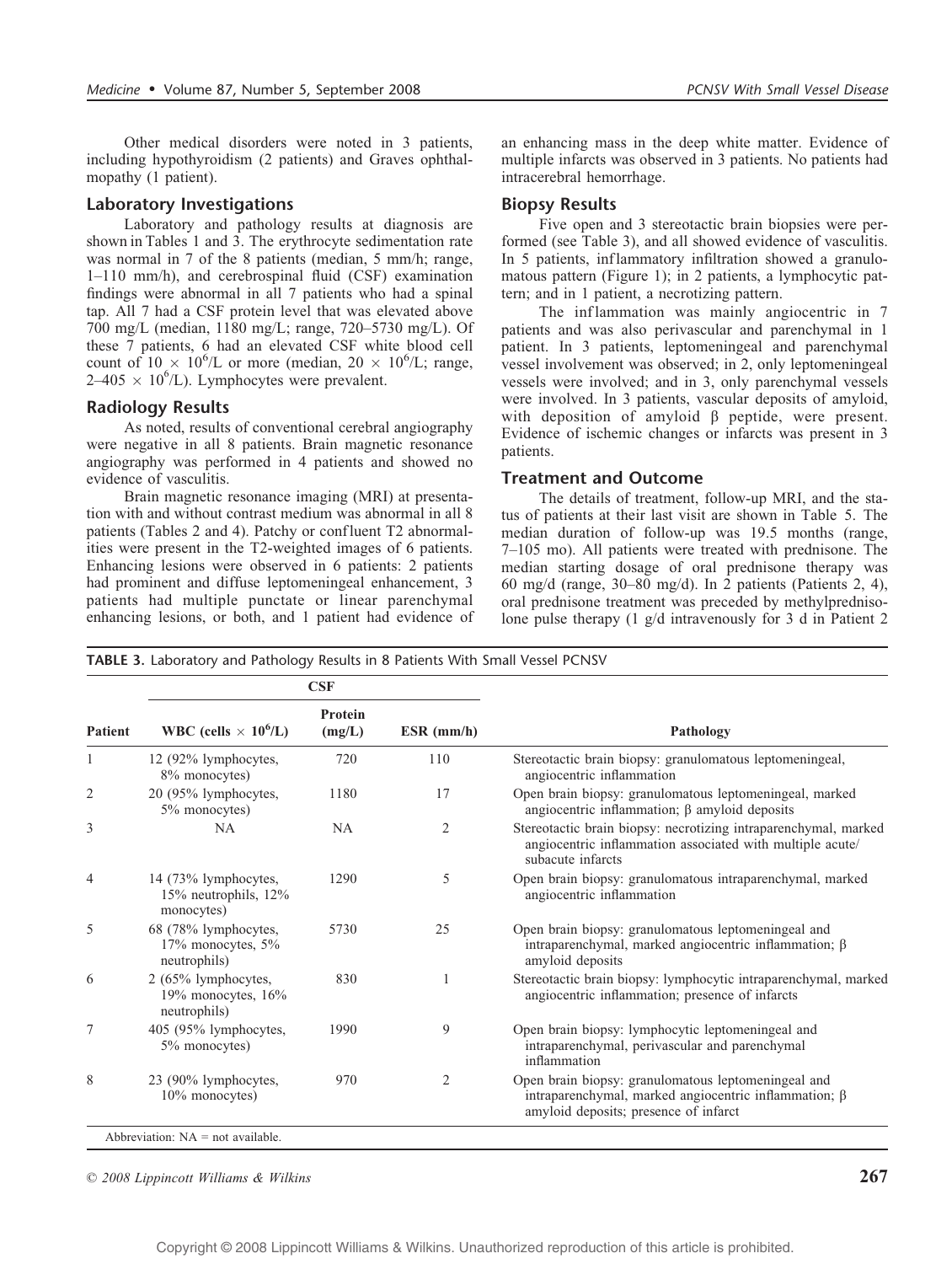| 1.41                                                         |                                                |                                                 |                       |  |
|--------------------------------------------------------------|------------------------------------------------|-------------------------------------------------|-----------------------|--|
| Treatment, Finding*                                          | <b>Angiography-Negative PCNSV</b><br>$(n = 8)$ | <b>Angiography-Positive PCNSV</b><br>$(n = 76)$ | $\mathbf{p}$<br>Value |  |
| Initial treatment                                            |                                                |                                                 |                       |  |
| Prednisone alone                                             | 6(75)                                          | 33(44)                                          | $.143^{\dagger}$      |  |
| Prednisone and cyclophosphamide (oral/pulse)                 | 2(25)                                          | 37(49)                                          |                       |  |
| Prednisone and azathioprine                                  | 0(0)                                           | 3(4)                                            |                       |  |
| Cyclophosphamide oral alone                                  | 0(0)                                           | 2(3)                                            |                       |  |
| None                                                         | 0(0)                                           | 1(1)                                            |                       |  |
| Duration of therapy, mo                                      |                                                |                                                 |                       |  |
| Prednisone                                                   | $12.5(2.0-100)$                                | $10.0(1.0-44.0)$                                | .558                  |  |
| Cyclophosphamide                                             | $6.0(3.0-91.0)$                                | $10.0(1.0-25.0)$                                | .623                  |  |
| Patients not taking therapy at latest follow-up              | 0(0)                                           | 23 $(31)^{\ddagger}$                            | .099                  |  |
| Brain biopsy pattern                                         |                                                |                                                 |                       |  |
| Lymphocytic                                                  | 2(25)                                          | 1(20)                                           | 1.000                 |  |
| Granulomatous                                                | 5(63)                                          | 4(80)                                           |                       |  |
| Necrotizing only                                             | 1(13)                                          | 0(0)                                            |                       |  |
| CNS specimens with amyloid angiopathy                        | 3(38)                                          | 3 $(13)^8$                                      | .161                  |  |
| MRI findings                                                 |                                                |                                                 |                       |  |
| Minimal/age-consistent white matter changes                  | 0(0)                                           | $2(3)^{1}$                                      | 1.000                 |  |
| Presence of infarct                                          | 3(38)                                          | 42 $(63)^{\text{th}}$                           | .254                  |  |
| Intracerebral hemorrhage                                     | 0(0)                                           | 5 $(8)^{1}$                                     | 1.000                 |  |
| Gadolinium-enhancing lesions (intracerebral<br>or meningeal) | 6(75)                                          | 16 $(24)$ <sup>¶</sup>                          | .007                  |  |
| Gadolinium-enhancing lesions (intracerebral)                 | 4(50)                                          | 14 $(21)$ <sup>1</sup>                          | .088                  |  |
| Gadolinium-enhancing lesions (meningeal)                     | 2(25)                                          | 3 $(5)^{1}$                                     | .085                  |  |

TABLE 4. Treatment and Diagnostic Findings in 8 Patients With Angiography-Negative PCNSV and 76 Patients With Angiography-Positive PCNSV

\*Categorical data are expressed as number and percentage of patients; continuous data are expressed as median and range.

<sup>†</sup>Comparison of patients receiving therapy with any immunosuppressive agent and patients receiving therapy with prednisone alone.

<sup>‡</sup>A total of 75 patients were considered because 1 patient had no therapy.

' CNS specimens were available for 23 patients.

<sup>1</sup>A subset of 67 patients underwent MRI.



FIGURE 1. Photomicrograph of brain specimen including cortex and leptomeninges. Left, Small vessel with granulomatous vasculitis (hematoxylin-eosin; original magnification  $\times$  100). Normal small muscular artery is to right of involved vessel. Right, Granulomatous character of inflamed vessel, with vessel wall destruction (hematoxylin-eosin; original magnification  $\times$  400).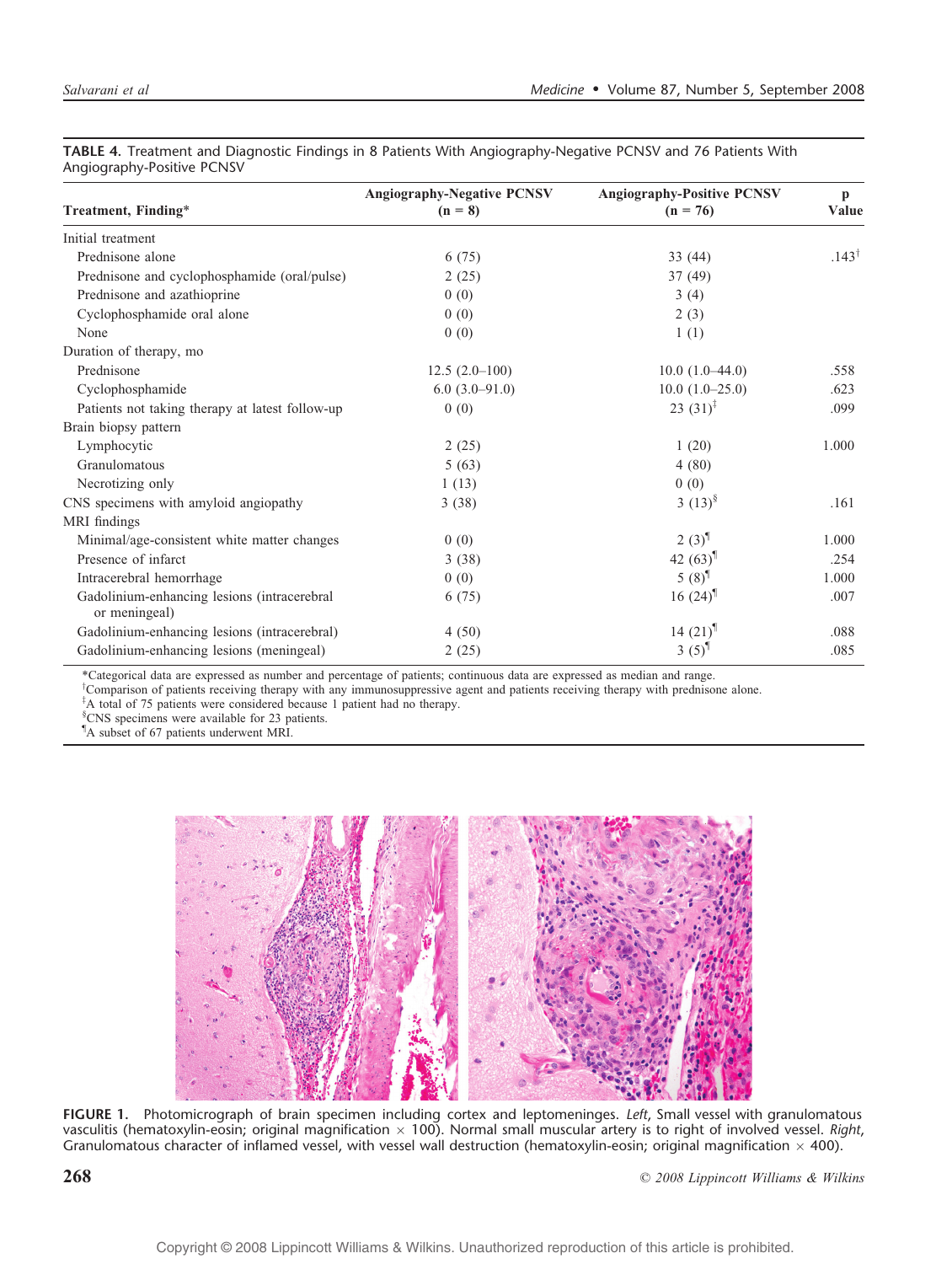| <b>Patient</b> |                                                                                                                                                                                    |                                                                                                                                                                                                    | <b>At Latest</b><br>Follow-Up |              | Follow-<br>Up               |
|----------------|------------------------------------------------------------------------------------------------------------------------------------------------------------------------------------|----------------------------------------------------------------------------------------------------------------------------------------------------------------------------------------------------|-------------------------------|--------------|-----------------------------|
|                | <b>Treatment</b>                                                                                                                                                                   | <b>Follow-Up MRI</b>                                                                                                                                                                               | <b>Status</b>                 | $MRS^*$      | Period <sup>1</sup><br>(mo) |
| $\mathbf{1}$   | Prednisone (initial dosage, 50 mg/d) $\times$ 6 mo<br>and oral cyclophosphamide (100 mg/d) $\times$<br>6 mo                                                                        | Cystic degeneration of some older infarcts;<br>extensive increased T2 signal was<br>unchanged in the region of the centrum<br>semiovale and subcortical white matter<br>throughout entire cerebrum | Improved                      | $\mathbf{1}$ | 8                           |
| 2              | Methylprednisolone (1 g/d IV) $\times$ 3 d, then<br>oral prednisone (initial dosage, 60 mg/d) $\times$<br>4 mo                                                                     | <b>NA</b>                                                                                                                                                                                          | <b>Stable</b>                 | 3            | 7                           |
| 3              | Dexamethasone (24 mg/d IV) $\times$ 7 d, then<br>oral prednisone (60 mg/d, reduced to<br>5 mg/d) $\times$ 16 mo and cyclophosphamide<br>$(1 \text{ g/mol IV}) \times 5 \text{ mo}$ | <b>NA</b>                                                                                                                                                                                          | Improved                      | $\mathbf{1}$ | 19                          |
|                | Treatment of relapse:                                                                                                                                                              |                                                                                                                                                                                                    |                               |              |                             |
|                | Methylprednisolone (1 g/d IV) $\times$ 4 d, then<br>oral prednisone (60 mg/d) and oral<br>cyclophosphamide (125 mg/d) $\times$ 1 mo                                                |                                                                                                                                                                                                    |                               |              |                             |
| $\overline{4}$ | Methylprednisolone (1 g/d IV) $\times$ 5 d, then<br>oral prednisone (initial dosage, 60 mg/d) $\times$<br>100 mo and cyclophosphamide (initial<br>dosage, 150 mg/d) $\times$ 91 mo | Resolution of extensive punctuate foci of<br>contrast enhancement, no significant<br>changes in the confluent area of increased<br>T2 signal in the white matter of both<br>hemispheres            | Improved                      | 2            | 105                         |
| 5              | Prednisone (initial dosage, 80 mg/d) $\times$<br>$13 \text{ mo}$                                                                                                                   | Resolution of leptomeningeal enhancement                                                                                                                                                           | Improved                      | $\mathbf{1}$ | 87                          |
| 6              | Prednisone (initial dosage, 40 mg/d) $\times$<br>15 mo, cyclophosphamide (500 mg/mo IV)<br>$\times$ 3 mo, and methylprednisolone<br>$(1 \text{ g/d IV}) \times 4 \text{ d}$        | <b>NA</b>                                                                                                                                                                                          | Stable                        | 2            | 26                          |
| $\tau$         | Prednisone (initial dosage, 60 mg/d) $\times$<br>$12 \text{ mo}$                                                                                                                   | Resolution of enhancing lesions                                                                                                                                                                    | Improved                      | $\mathbf{0}$ | 20                          |
| 8              | Prednisone (initial dosage, 30 mg/d) $\times$ 2 mo,<br>cyclophosphamide (1.7 g/mo IV) $\times$ 14 mo                                                                               | Resolution of leptomeningeal enhancement;<br>absence of new, recent infarcts                                                                                                                       | Improved                      | 1            | 15                          |

#### TABLE 5. Treatment, Outcome, and Follow-Up Duration in 8 Patients With Angiography-Negative PCNSV

Abbreviations: IV = intravenous, MRS = modified Rankin Scale score.

\*0, no symptoms; 1, no significant disability, despite symptoms; 2, slight disability; 3, moderate disability; 4, moderately severe disability; 5, severe disability; 6, stroke death.

From the onset of symptoms.

and for 5 d in Patient 4); in 1 patient (Patient 3), it was preceded by dexamethasone pulse therapy (24 mg/d intravenously for 7 d). Additionally, 2 other patients (Patients 3, 6) received methylprednisolone pulse therapy (1 g/d intravenously for 4 d) for a relapse. The median duration of oral prednisone therapy was  $12.5$  months (range,  $2-100$  mo).

Initial treatment in 6 patients (Patients 2, 3, 4, 5, 6, 7) was corticosteroid therapy alone. In 2 patients (Patients 1, 8), initial treatment was prednisone plus cyclophosphamide therapy. Three patients (Patients 3, 4, 6) were treated with prednisone and cyclophosphamide for a relapse. In the overall disease course, 2 patients (Patients 6, 8) received monthly pulse intravenous injections of cyclophosphamide, 2 patients (Patients 1, 4) received daily oral cyclophosphamide, and 1 patient (Patient 3) received both monthly intravenous cyclophosphamide pulse therapy and daily oral cyclophosphamide at different times during the disease course. The median duration of cyclophosphamide treatment was 6 months (range,  $3-91$  mo).

Of the 8 patients, 4 (Patients 3, 4, 5, 6) had a relapse. Patient 3 was initially treated with dexamethasone pulse therapy, oral prednisone, and monthly pulse intravenous cyclophosphamide injections for neurologic symptoms related to vasculitic involvement of the brain. His condition dramatically improved, and 3 months later, his neurologic examination was normal. However, 13 months later-while he was taking prednisone  $(5 \text{ mg/d})$ —he had a relapse involving the spinal cord. The patient was treated with methylprednisolone pulse therapy, oral prednisone, and oral cyclophosphamide and had partial improvement in his neurologic status during the 1-month follow-up period.

Patient 4 had a relapse as her oral prednisone dosage was being reduced after 4 months of treatment. Oral cyclophosphamide was added to the prednisone. However,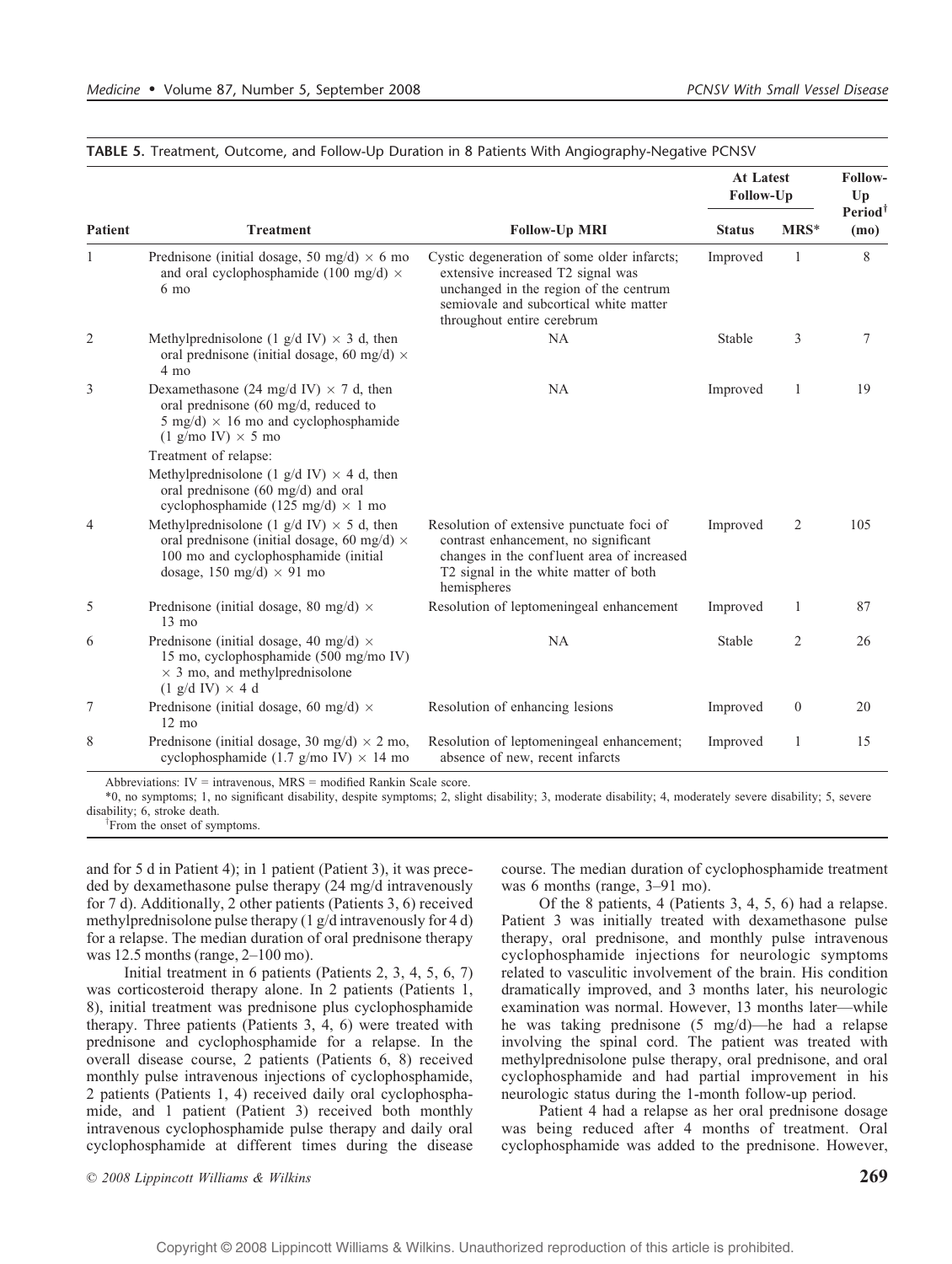she was unable to decrease her prednisone dosage to less than 20 mg/d because of a relapsing course of the disease (4 other relapses) during the 9-year follow-up period. In all the relapses, an increased dosage of oral prednisone resulted in rapid improvement of neurologic status.

Patient 5, initially treated with prednisone, had a recurrence characterized by headache, confusion, and expressive aphasia 6 years after suspension of therapy. At the recurrence, results of brain MRI showed the reappearance of meningeal enhancement. She was treated again with prednisone alone and had complete remission on the basis of neurologic and MRI findings.

Patient 6 initially received prednisone and monthly pulse intravenous injections of cyclophosphamide. The cyclophosphamide therapy was stopped after the third injection because of improvement in his neurologic status. Nine months later, however, he had a relapse characterized by the reappearance of diplopia, dizziness, nausea, and vomiting. Pulse glucocorticoid therapy (1 g/d of methylprednisolone) was given for 4 days, after which the oral prednisone dosage was increased to 60 mg/d. His neurologic status improved dramatically within days.

In summary, all 8 patients responded well to therapy. Response was rapid and generally noted in the first  $2-3$ weeks of treatment. A rapid response was also noted in the 4 patients who had relapses. Follow-up MRI studies were available in 5 patients, and gadolinium enhancement was no longer detectable after therapy. In 2 patients, the extensive areas detected on T2-weighted imaging did not change. Outcome was favorable in all patients. No patients had permanent major neurologic dysfunction. Five patients had total or nearly total recovery, and 3 patients had recovery with residual disability that was slight or moderate. The median modified Rankin Scale score at the latest visit was 1 (range,  $0-3$ ), compared with the median value of 2 (range, 1–4) at presentation. No deaths occurred.

# Comparison of Angiography-Negative and Angiography-Positive PCNSV

The 8 cases of angiography-negative PCNSV are compared with the 76 cases of angiography-positive PCNSV in Tables 1 and 4. The comparison showed that the presence of a cognitive disorder (87.5% vs. 43.4%;  $p = .024$ ), CSF abnormalities (a protein level  $\geq$ 700 mg/L or a white blood cell count  $\geq 10 \times 10^6$ /L) (100% vs. 35.5%; p = .034), and gadolinium-enhancing lesions (75.0% vs. 23.9%;  $p = .007$ ) were significantly more frequent in patients with angiography-negative PCNSV than in the others. Parenchymal and meningeal gadolinium-enhancing lesions were also more frequently seen in the patients with angiography-negative PCNSV. Prominent leptomeningeal enhancement and parenchymal multiple punctate areas of gadolinium enhancement were observed only in patients with small vessel PCNSV.

Patients with angiography-negative PCNSV had a greater median age at diagnosis. They had a less acute clinical onset and a higher median period from onset of symptoms to diagnosis, and they more frequently had constitutional symptoms at diagnosis. However, these differences were not significant. In addition, they were more often

treated initially with glucocorticoid therapy alone and less often in combination with cyclophosphamide.

Although none of the 8 with angiography-negative PCNSV had severe disability or died during follow-up, relapses were common, and all of them were receiving therapy at latest follow-up.

# **DISCUSSION**

In our analysis of 101 patients with PCNSV who were seen at our institution over 21 years<sup>17</sup>, we noted that 8 patients whose brain biopsy findings showed vasculitis had normal angiograms. We assume that these 8 had involvement only of small cerebral vessels that were below the resolution of conventional angiography. To determine whether the 8 patients had clinical characteristics different from those of other patients with PCNSV, we compared them with 76 patients who had angiography-positive PCNSV-that is, the patients with inflammation in vessels that were large enough to be visualized on angiography. Although the findings in the 8 patients were not identical, there were sufficient similarities among these 8 cases to suggest that they represent a recognizable subgroup in the spectrum of PCNSV.

The prominent clinical feature of the 8 cases with small vessel PCNSV was the presence of cognitive dysfunction that was significantly more frequent in these patients than in the 76 patients with angiography-positive PCNSV. In most of the 8 cases, the cognitive impairment was rapid and dramatic.

Although the 8 patients with angiography-negative PCNSV had a higher frequency of systemic manifestations, erythrocyte sedimentation rates were normal in 7 patients and were not useful in differentiating them from the other 76 patients. CSF abnormalities were significantly more marked in patients with angiography-negative PCNSV. In particular, they presented a striking elevation in median total protein level (median, 1180 mg/dL; range, 720–5730 mg/dL), which was also higher than the median value reported in our total cohort of 101 patients (median, 72 mg/dL; range, 15-1034 mg/dL)<sup>17</sup>. This marked elevation in total protein level may reflect a more diffuse nature in the intracranial inf lammatory processes and provides evidence that these patients may represent a relatively homogeneous disease subset.

MRI results were abnormal in all patients with angiography-negative  $PCNSV^{5,10}$ . Meningeal and parenchymal enhancement was observed significantly more often in the 8 patients with angiography-negative disease than in those with angiography-positive PCNSV. Leptomeningeal enhancement was present in 2 of the 8 and has been previously described in several reports<sup>8,9,14,16</sup>.

Gadolinium enhancement of parenchymal multiple punctate areas or linear areas, or both, represents a different pattern of enhancement that was observed in 3 of our patients (Patients 2, 4, 7). To our knowledge, this pattern has been previously reported in only 1 patient with histologic evidence of PCNSV in whom, as in our cases, angiography results were negative for vasculitis<sup>18</sup>. This pattern of enhancement is probably due to a combination of vascular